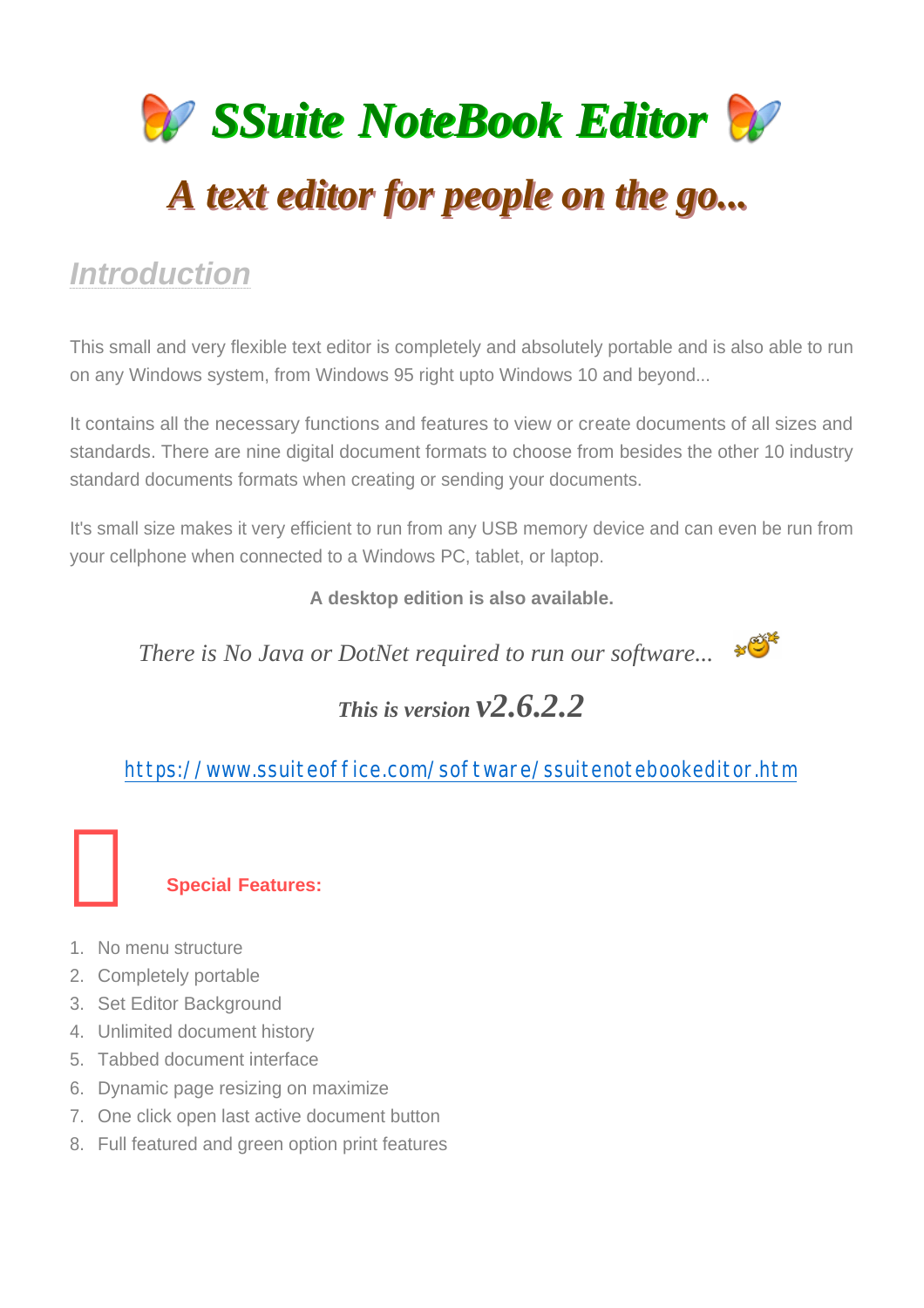- 9. Spell Checker with seven multiple languages
- 10. Export documents to nine digital documents formats
- 11. Document page thumbnail view that updates automaticaly



Come have a look at all our tutorials to help you get the best out of any SSuite Office app...

https://www.ssuiteoffice.com/tutorials.htm

Come help yourself to our free software too!...

https://www.ssuiteoffice.com/freedownloads.htm

## Try our new Free Online Office Suite!

No login or account registration necessary!

**Forget the Cloud, Go Direct!** 

https://office.ssuiteoffice.com/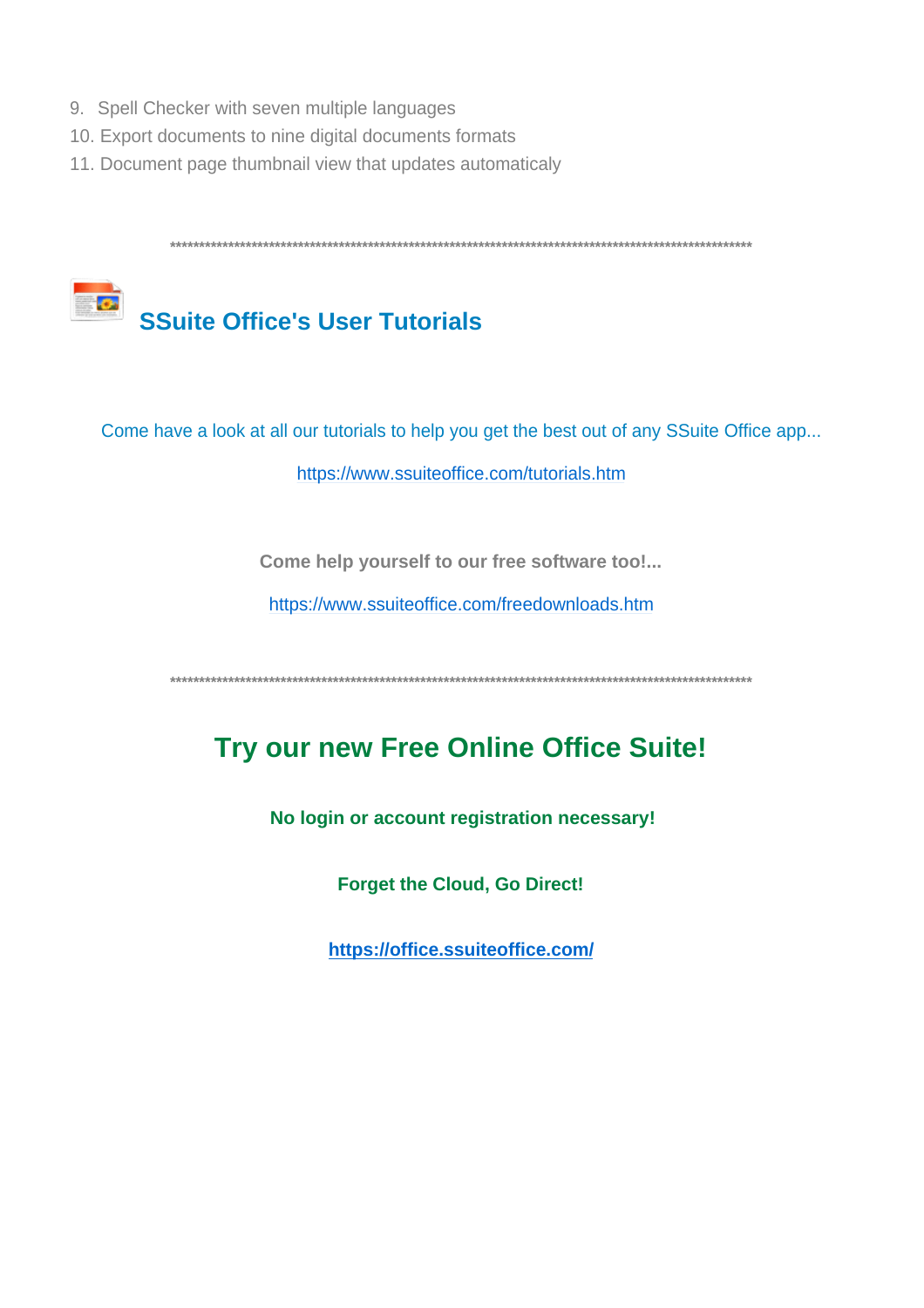

https://www.ssuiteoffice.com/categories/webapps.htm

Incase you were wondering what a PWA is... it's the next software revolution!

Read more about it here:

https://blog.ssuiteoffice.com/articles/ssuiteoffice/what-is-a-pwa-and-how-to-install-it-with-googlechrome-browser.htm

Try our new online editions of WordGraph and Accel spreadsheet...

WordGraph Online Edition - https://word.ssuiteoffice.com/

Accel Spreadsheet Online Edition - https://spreadsheet.ssuiteoffice.com/

## Donate and become our Hero!

https://www.ssuiteoffice.com/donate.htm

Make a donation and help support our efforts in providing you with free office software.

Your contributions are vital to the success of our initiative. https://www.ssuiteoffice.com/resources/windowswithnojava.htm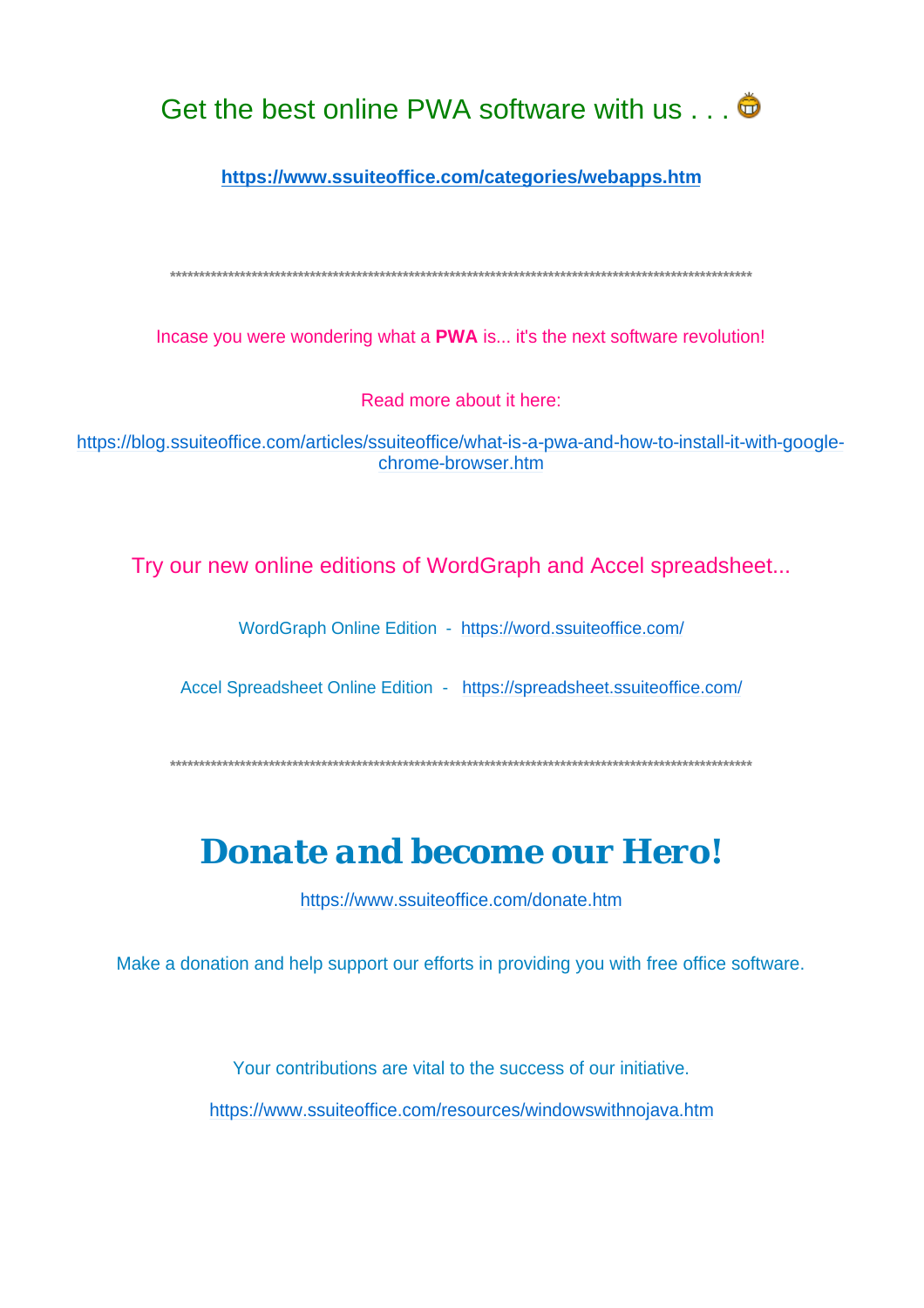Or try our new Online Apparel and Home Decor Store...

https://teespring.com/stores/ssuite-office-store

Thank you very much for your generosity.

**\*\*\*\*\*\*\*\*\*\*\*\*\*\*\*\*\*\*\*\*\*\*\*\*\*\*\*\*\*\*\*\*\*\*\*\*\*\*\*\*\*\*\*\*\*\*\*\*\*\*\*\*\*\*\*\*\*\*\*\*\*\*\*\*\*\*\*\*\*\*\*\*\*\*\*\*\*\*\*\*\*\*\*\*\*\*\*\*\*\*\*\*\*\***

**Windows printer environment...** 

If you are installing this software on a stand-alone computer that does not have a printer connected or does not have a printer driver installed, please simply install or load a generic driver from Windows's list of drivers. You may install any ink jet printer driver from Canon or HP for best results.

If you have a printer, make sure it is connected and switched on, as you may get an error message saying the WordGraph application has stopped working { This is a Windows 10 Error, our application is NOT at fault here }.

This only happens if you don't have a printer set as your default printer, the printer is not connected, or not communicating with your computer!

If you don't want to install a printer driver, simply go to the printer page on the control panel and select the Microsoft XPS Document Writer as the default Printer. As simple as that!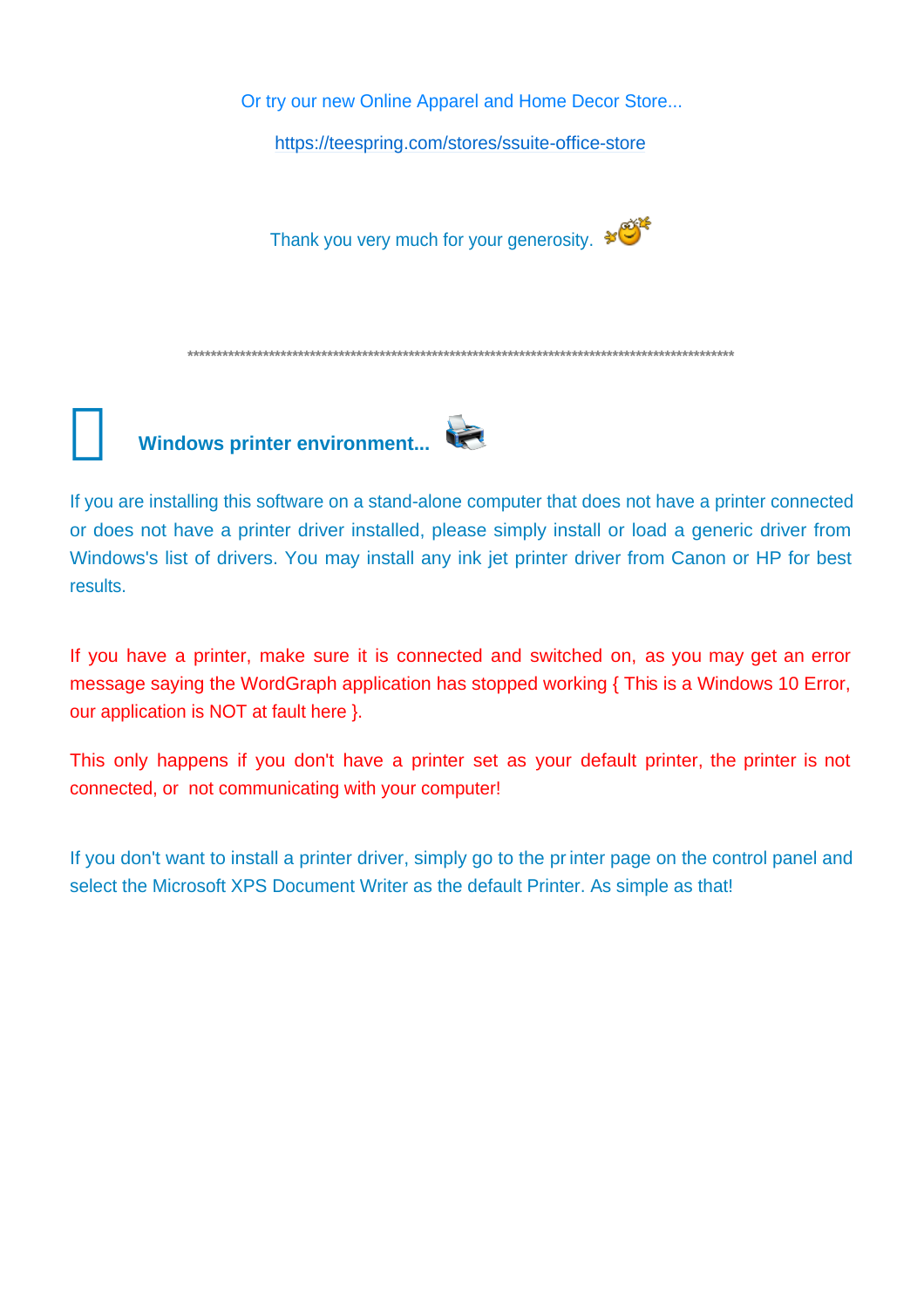| Microsoft XPS Document Writer |                        |  |
|-------------------------------|------------------------|--|
| Ready                         | Open                   |  |
|                               | Set as Default Printer |  |
|                               | Printing Preferences   |  |
|                               | <b>Pause Printing</b>  |  |
|                               | Sharing                |  |
|                               | Use Printer Offline    |  |
|                               | Refresh                |  |
|                               | Create shortcut        |  |
|                               | Delete                 |  |
|                               | Rename                 |  |
|                               | Properties             |  |

This is needed for creating the best enhanced working environment for our word processor's print preview features. Thank you!

**\*\*\*\*\*\*\*\*\*\*\*\*\*\*\*\*\*\*\*\*\*\*\*\*\*\*\*\*\*\*\*\*\*\*\*\*\*\*\*\*\*\*\*\*\*\*\*\*\*\*\*\*\*\*\*\*\*\*\*\*\*\*\*\*\*\*\*\*\*\*\*\*\*\*\*\*\*\*\*\*\*\*\*\*\*\*\*\*\*\*\*\*\*\*\*\*\*\*\*\***

### **How to use the spell checker...**

To use the spell checker successfully, just follow these easy steps...

- 1. To spell check a whole document, just click on the Spell Checker button.
- 2. To spell check a paragraph, just double-click / select the paragraph and click on  $\mathbf{C}$  button.
- 3. To spell check a single word, just double-click / select the word or words and click on the button.

That is it, the whole document, selected paragraph or word, will now appear in the Spell Checker automatically.

Just click on the "Start Checking" button and correct all your spelling mistakes fast...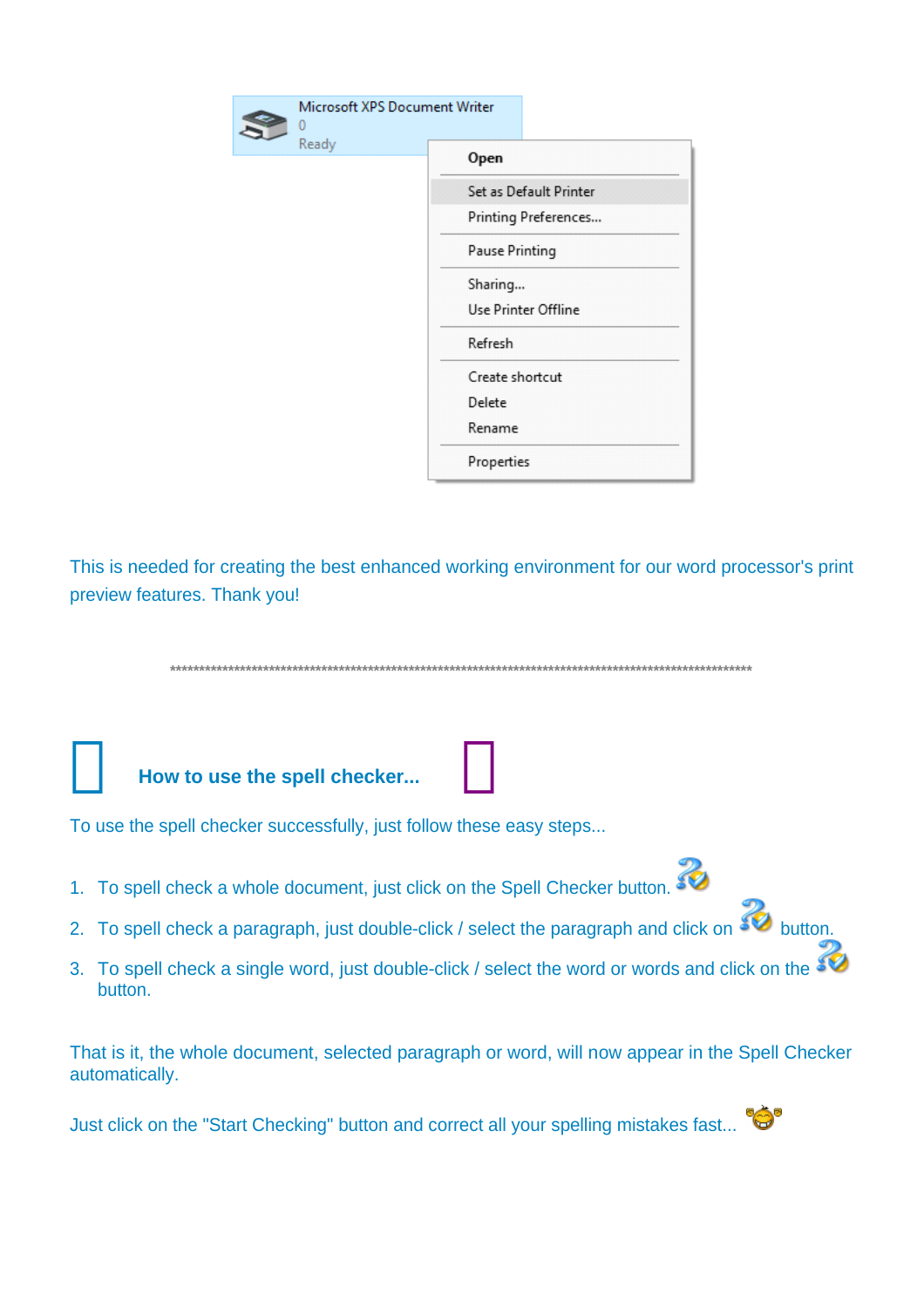When you are finished spell checking, just click on the "Copy to clipboard" button and paste your corrected text back into your document...

**\*\*\*\*\*\*\*\*\*\*\*\*\*\*\*\*\*\*\*\*\*\*\*\*\*\*\*\*\*\*\*\*\*\*\*\*\*\*\*\*\*\*\*\*\*\*\*\*\*\*\*\*\*\*\*\*\*\*\*\*\*\*\*\*\*\*\*\*\*\*\*\*\*\*\*\*\*\*\*\*\*\*\*\*\*\*\*\*\*\*\*\*\*\*\*\*\*\*\*\***



# **Document File Formats:**

### **Standard Open / Save Document Formats:**

- 1. Plain Text -- Plain Text ANSI ( \*.txt )
- 2. XML File Format -- XML File ( \*.xml )
- 3. C++ File Format -- C++ File ( \*.cpp )
- 4. SQL File Format -- SQL File ( \*.sql )
- 5. Pascal File Format -- Pascal File ( \*.pas )
- 6. C++ Header File Format -- Header File ( \*.h )
- 7. Rich Text Format -- Rich Text Format ( \*.rtf )
- 8. Web Page Source File -- Web Page ( \*.htm, \*.html )
- 9. SSuite Rich Text Compressed Format {up to 90%} -- Rich Text Compressed ( \*.rtc )
- 10. Microsoft Word Document  **Word 97-2003 & 6.0/95 RTF ( \*.doc )**



There are two different types of *doc* formats available. The first type is the official proprietary *MS Doc* format that is locked and requires a license from Microsoft. The second *doc* format is the one we use, which is an open generic *doc* format that does not require special software to open...

*hence the name - Word 97-2003 & 6.0/95 - RTF ( \*.doc )* 

#### **Digital Document Formats: { Keeping it Green - No More Paper }**

- 1. Windows Bitmap File Format -- ( \*.bmp)
- 2. Tagged Information File Format -- ( \*.tiff )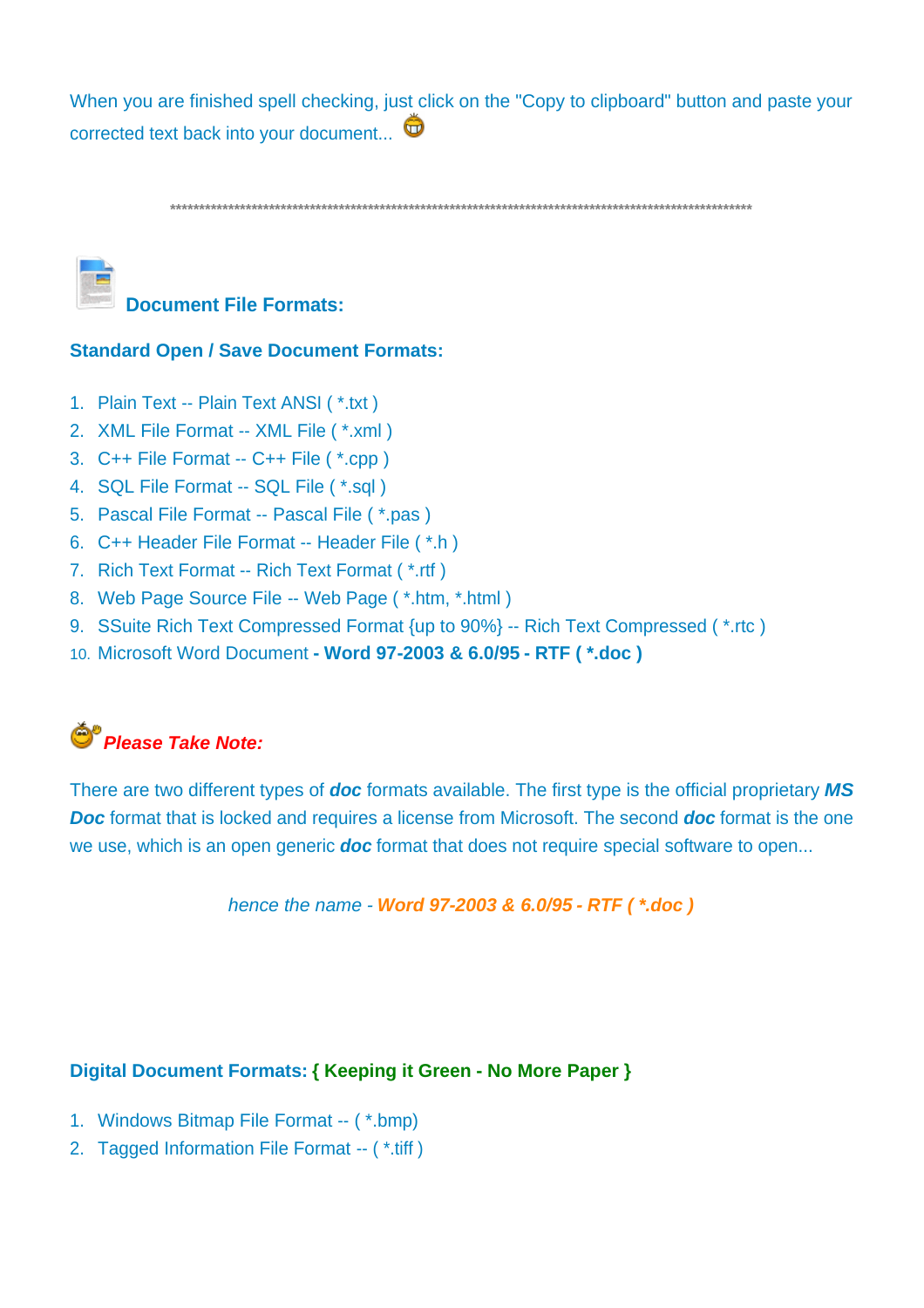- 3. Portable Document File Format -- (\*.pdf)
- 4. SSuite Presentation File Format -- (\*.ssp)
- 5. Graphics Interchange File Format -- (\*.gif)
- 6. Windows Enhanced File Format -- (\*.emf)
- 7. Joint Photographic Experts Group -- (\*.jpg)
- 8. Portable Network Graphic File Format -- (\*.png)
- 9. Portable Documents File Format -- Text Only (\*.pdf)

Get to know the truth about document formats...

https://www.ssuiteoffice.com/resources/richtextformat.htm

and the rest...

https://www.ssuiteoffice.com/resources/richtextformat.htm#511453083

**Learn More About Us...** 

https://www.ssuiteoffice.com/resources/windowswithnojava.htm





| Web address               | : www.ssuiteoffice.com                                           |
|---------------------------|------------------------------------------------------------------|
| <b>Tutorials</b>          | : www.ssuiteoffice.com/tutorials.htm                             |
| <b>General Queries</b>    | : www.ssuiteoffice.com/resources/helpdesk.htm                    |
| <b>Free Service Packs</b> | : www.ssuiteoffice.com/resources/servicepacks.htm                |
|                           | Free Software Downloads : www.ssuiteoffice.com/freedownloads.htm |
|                           |                                                                  |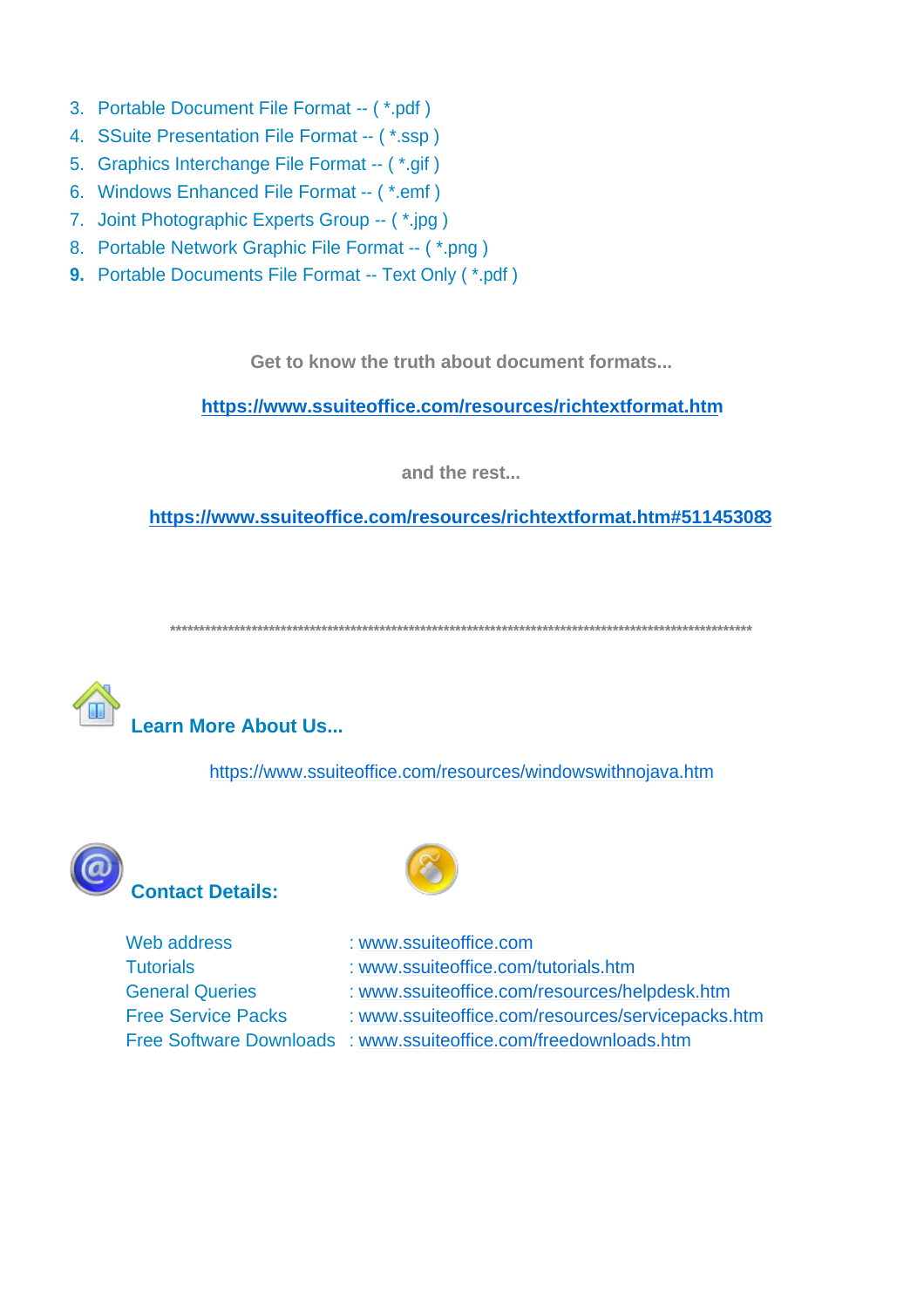



### **Stay Compatible - Stay Productive - Stay Connected**





Pure Visual Simplicity™



https://www.ssuiteoffice.com/aboutus.htm#318490165



Does not contain any spyware, malware, viruses, or any other third-party software!

### **Installation Instructions for all our free office suites and applications:**

- Before running any software applications, please read the "Read Me" document first!
- Right-click on the executable and select "Run as Administrator"-{Windows Vista / 7 / 8 / 10}